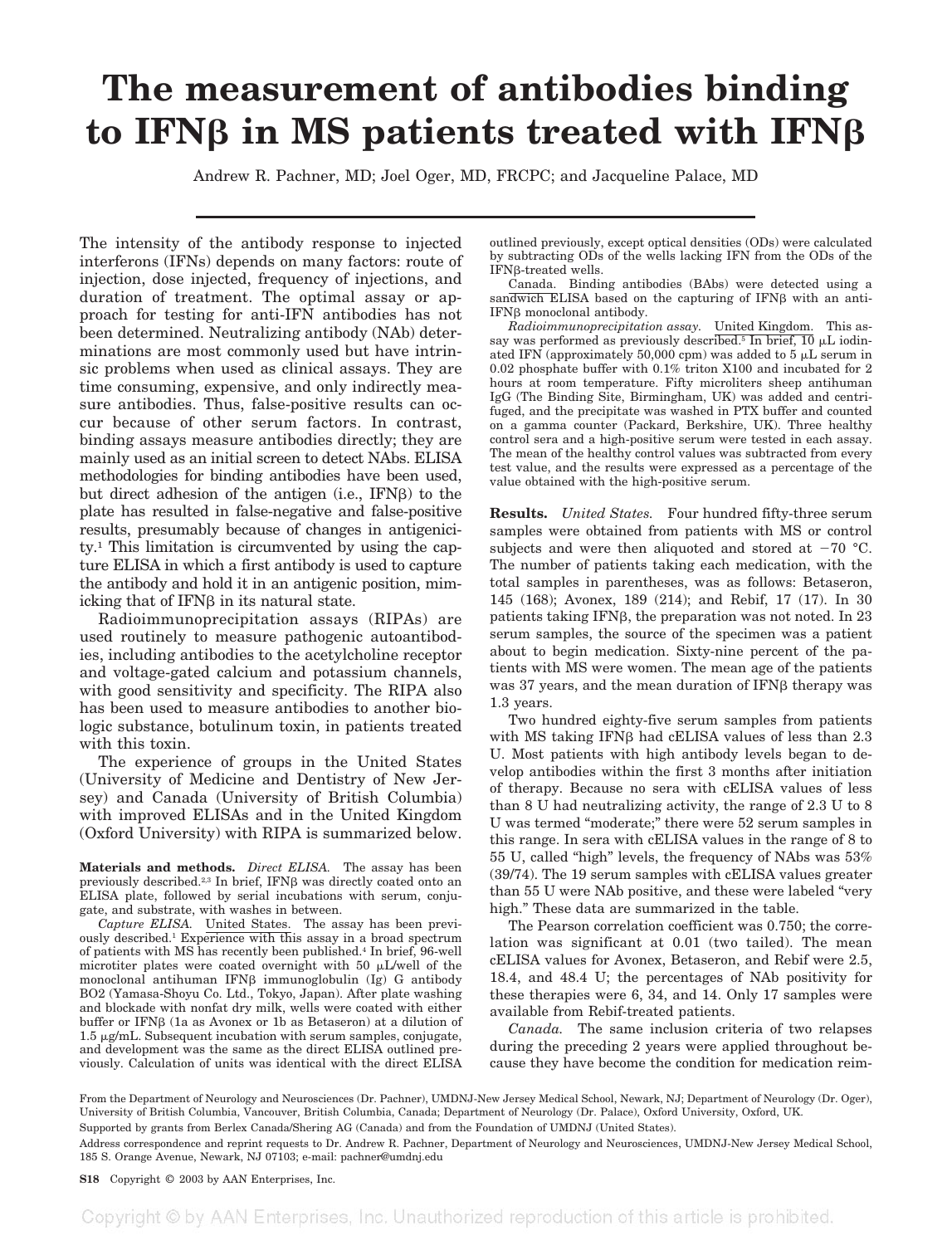*Table Neutralizing antibodies are found only in patients with high or very high levels of binding antibodies as detected by cELISA (US group)*

| Range      | cELISA<br>value (units) | No. of<br>sera | Frequency of<br>NAbs $(\%)$ |
|------------|-------------------------|----------------|-----------------------------|
| Absent/low | < 2.5                   | 308            | 0/131(0)                    |
| Moderate   | $2.5 - 8$               | 52             | 0/45(0)                     |
| High       | $8 - 55$                | 74             | 39/74 (53)                  |
| Very high  | > 55                    | 19             | 19/19(100)                  |

 $NAbs = neutralizing antibodies.$ 

bursement in the British Columbia health care system where this study was carried out. One hundred twentynine patients received IFNß-1b subcutaneously (Betaseron), and 88 patients received IFN<sub>B</sub>-1a subcutaneously three times weekly (Rebif).

Serum samples were obtained as follows from the different groups of patients, who were also monitored clinically for a minimum of 2 years and up to 12 years. Ninety-six patients receiving  $250 \mu g$  IFN $\beta$ -1b subcutaneously every other day were part of two groups: 44 were monitored prospectively and sampled every month for 2 years; the other group of 52 was captured retrospectively and chosen as having volunteered their blood samples between 4 and 10 times during a 2-year period. Thirty-three patients participating in the Betaseron Pivotal Trial receiving 8 MIU (250  $\mu$ g; n = 16) or 1.6 MIU (50  $\mu$ g; n = 17) IFNβ-1b subcutaneously thrice weekly provided samples every 6 weeks for 5 years and then approximately every other year for 7 more years (at which time they were all switched to high dose). Twenty patients receiving  $44 \mu g$  IFNβ-1a subcutaneously thrice weekly and 16 patients receiving  $22 \mu$ g  $IFN\beta-1a$  subcutaneously thrice weekly as part of the extension of the PRISMS Study provided blood samples every 6 months. Of the 39 patients with secondary

progressive MS who took part in the SPECTRIMS study, 17 received 44  $\mu$ g and 22 received 22  $\mu$ g IFN $\beta$ -1a subcutaneously thrice weekly.

In this report, samples were considered positive if their binding to IFN-coated plates was above the cut-off point determined as mean of 39 healthy control subjects  $+3$  SD  $\text{(value = } 18.2 \text{ Lab units)}$ . BAbs developed in 91 of 129 patients  $(70.5%)$  receiving 250  $\mu$ g IFNβ-1-b subcutaneously every other day for more than 2 years, whereas of 88 patients treated with IFN $\beta$ -1a thrice weekly (Rebif), 26 (30%) became BAb positive. There was a difference in persistence of BAbs between Betaseron and Rebif, as shown in figure 1. BAbs in Betaseron-treated patients tended to decrease over time.

To correlate BAbs and clinical outcome, charts from  $IFNB-1b$ -treated patients were assessed independently of BAb status, and patients were segregated into two groups: "clinical successes" (patients totally stable or improving, i.e., no relapse and no worsening on Expanded Disability Status Scale [EDSS]) and "nonclinical success" (all the others). Clinical data and BAb results were obtained from 121  $IFN\beta-1b$ -treated patients, corresponding to 88 patients from group A and 33 patients from group B. There were 47 stable patients (successes) and 74 failures (relapse or EDSS worsening). Among the 84 BAb-positive patients, only 27 (32%) were successes, whereas among the 37 from the BAb-negative group, 20 (54%) were successes ( $\chi^2$  = 7.51,  $p < 0.005$ ).

*United Kingdom.* The Oxford group, in collaboration with the Vancouver group, found the RIPA to be highly specific for patients receiving  $IFN\beta$  treatment with no false-positive results. The RIPA, like other binding assays, became positive earlier and showed fewer fluctuations than the neutralizing assays. Importantly, there was only a modest correlation between the RIPA and NAb titers, suggesting that they measure different antibody populations. A cohort of 50 patients with MS from a randomized study of IFN-1b was tested for BAbs by the RIPA and the